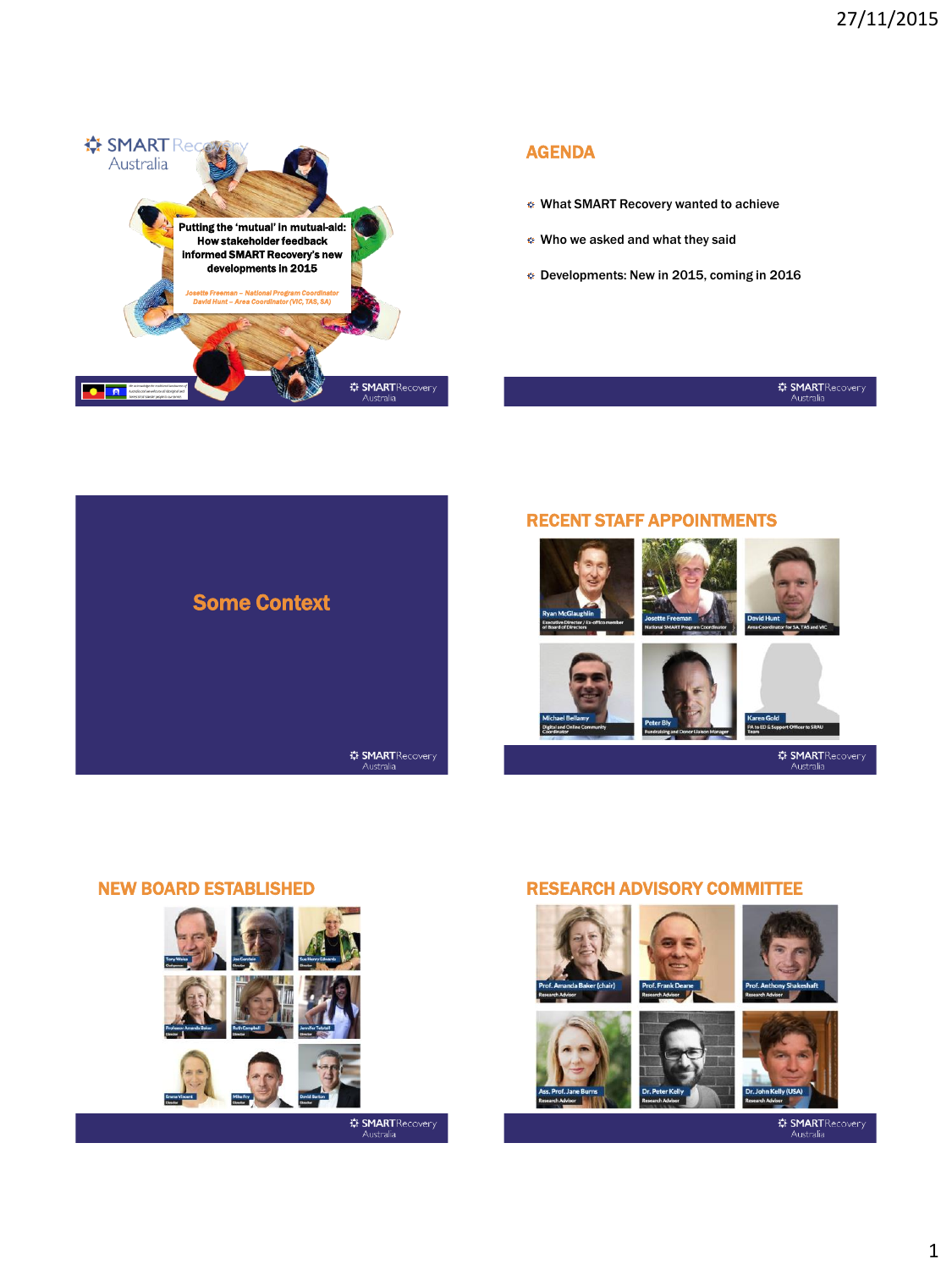# SMART Recovery Australia: Aims and Ambitions

### KEY PRIORITIES

- <sup>\*</sup> "Accessible to everyone in Australia" Strategic Plan
- More 'mutual' in mutual-aid: Help people help each other better
- $\bullet$  The best and most up-to-date program and materials possible

#### $\frac{1}{2}$ **: SMART** Recovery Australia

#### $\frac{1}{2}$ **: SMART** Recovery Australia



# FIRST NATIONAL ANNUAL SURVEY

(Dr. Pete Kelly, University of Wollongong, 2013)

- **Eirst significant data collection from SMART Recovery** Australia
- $\epsilon$  Facilitators (n=91) and group members (n=124)
- Questions about useful aspects of SMART Recovery, areas for improvement and more

Australia

## MOST HELPFUL ASPECTS OF SMART

|                                               | <b>Participants</b> | <b>Facilitators</b>                                         |
|-----------------------------------------------|---------------------|-------------------------------------------------------------|
| Group process                                 | 43%                 | 25%                                                         |
| Tools and strategies                          | 22%                 | 35%                                                         |
| Structure and facilitation of the<br>sessions | 10%                 | 11%                                                         |
| Psycho-education                              | 8%                  | 3%                                                          |
| Underlying philosophy of SMART<br>groups      | 8%                  | 26%                                                         |
|                                               |                     | <b><math>\bigoplus</math> SMART</b> Recovery<br>Arrest Made |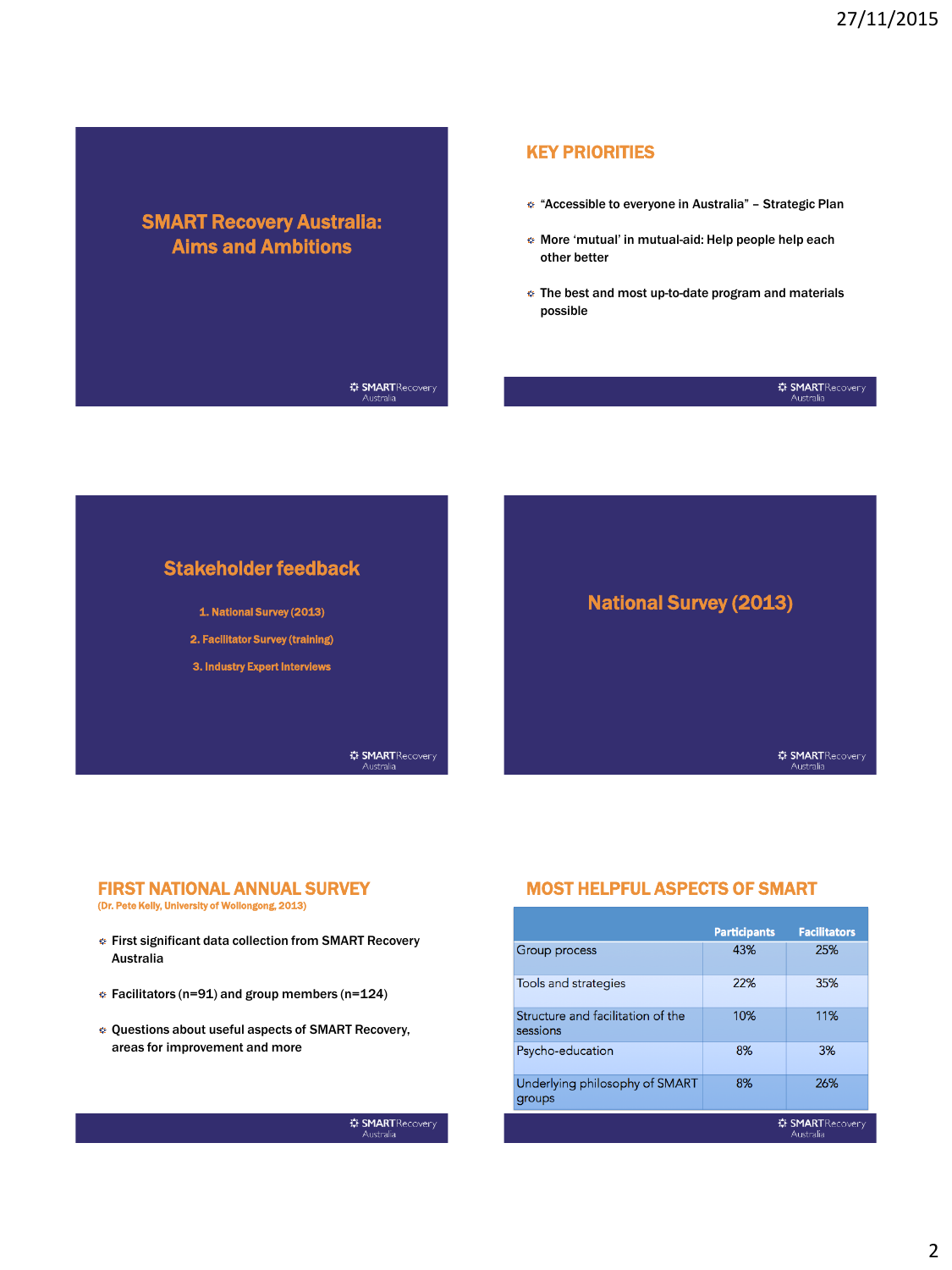### AREAS FOR IMPROVEMENT

|                                | <b>Participants</b> | <b>Facilitators</b>                  |
|--------------------------------|---------------------|--------------------------------------|
| Increased number of groups     | 30%                 | 8%                                   |
| Structure and program delivery | 25%                 | 8%                                   |
| Updating content of groups     | 20%                 | 31%                                  |
| Promoting the groups           | 11%                 | 17%                                  |
| <b>Refreshments</b>            | 5%                  |                                      |
| Promoting social support       | 4%                  |                                      |
| Facilitator training           | 4%                  | 31%                                  |
| Additional funding             | 2%                  | 3%                                   |
|                                |                     | 章 <b>SMART</b> Recovery<br>Australia |

## Facilitator Survey – Training (2014)

**WE SMARTRecovery** Australia

#### CONTEXT & DEMOGRAPHICS (Survey Monkey - July, 2014)

- **EXECUTE:** Facilitators encouraged to provide feedback on the face-to-face SMART Recovery training
- 114 Respondents 66% Female, majority (61%) NSW, majority (57%) currently running a group, and majority working in healthcare professions
- 47% reported personal experience of addiction

 $\frac{1}{2}$ **: SMART**Recovery Australia

#### FEEDBACK ON TRAINING (Survey Monkey - July, 2014)

What they liked (Practical vs. Theory vs. Tools)

- **Practical (Role Plays): 68% wanted to see more, 50%** 'most useful aspect' now actually running a group
- Tools: 51% wanted to see more, 32% 'most useful'
- $\approx$  2-day duration: 56% (1 day 34%, 3 days 9%)

 $\div$  **SMART** Recovery Australia

#### FEEDBACK ON TRAINING (Survey Monkey - July, 2014)

What Facilitators didn't like so much:

- Theory: 79% would cut amount of theory that existed
- Only 17% opted for theory as now 'most useful'

#### FURTHER FEEDBACK ON TRAINING (Survey Monkey - July, 2014)

- 62% would be participate in combination of online and face-to-face training (21% unsure)
- Broad (54%) support for post-training: 49% annual, 33% quarterly, 18% bi-annual
- Only 15% identified gaps in training content
- Calls for more ongoing support post-training, refreshers

 $\frac{1}{2}$ **: SMART**Recovery Australia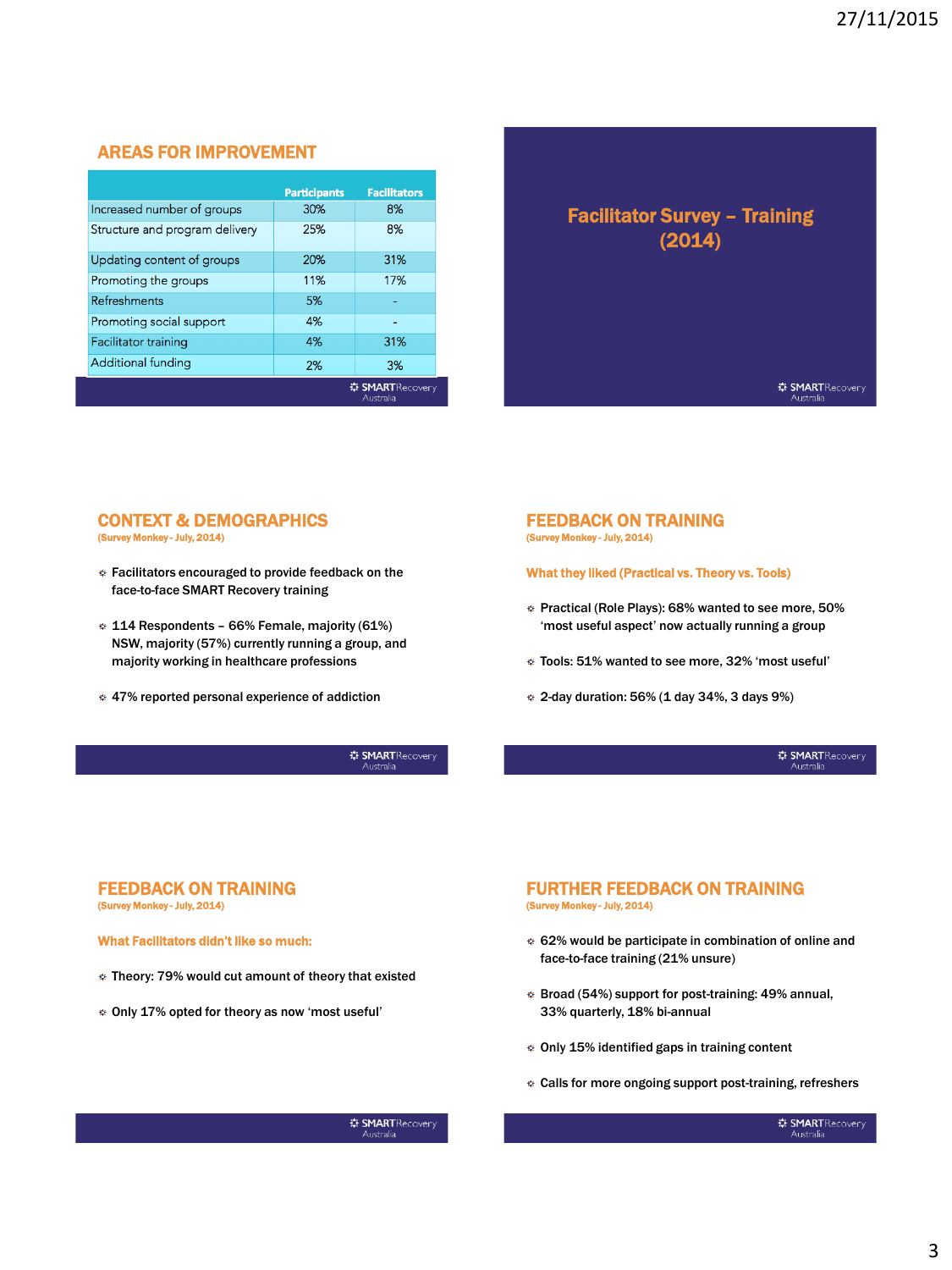# 'Industry' perspectives: Interviews with key experts (2014)

Perceived strengths / weaknesses, brand recognition, training processes

> $\frac{1}{2}$ **: SMART** Recovery ---------<br>Australia

> $\frac{1}{2}$ **: SMART** Recovery

Australia

#### KEY EXPERT INTERVIEWS

Conducted by Ryan McGlaughlin & Dawn O'Neil, Early 2014

- $N = 14$  (Board members and industry experts)
- **Program highly regarded and seen as alternative or** compliment to 12-step programs
- <sup>c</sup> Challenges identified: Program updates and facilitator integrity, evidence-base needs building, training could be more interactive
- Stigma/Mythology around mutual-aid held by government, health professionals and community.

#### $\frac{1}{2}$ **: SMART** Recovery Australia

# Developments in SMART Recovery Australia in 2015- 2016

## NEW FACILITATOR TRAINING

- Online multiple-choice pre-training to introduce key ideas
- Linking '4-points' to theory, tools
- The role of the facilitator
- Allows for more role-playing and practical demonstration of tools during face-to-face training

|                | User Login            |                      |
|----------------|-----------------------|----------------------|
|                |                       |                      |
|                | $l$ User name         |                      |
|                | <b>i</b> Password     |                      |
|                | ABC <b>OD</b><br>1.14 | Forgot your details? |
| <b>Sign In</b> |                       |                      |

 $\frac{1}{2}$ **: SMART**Recovery Australia